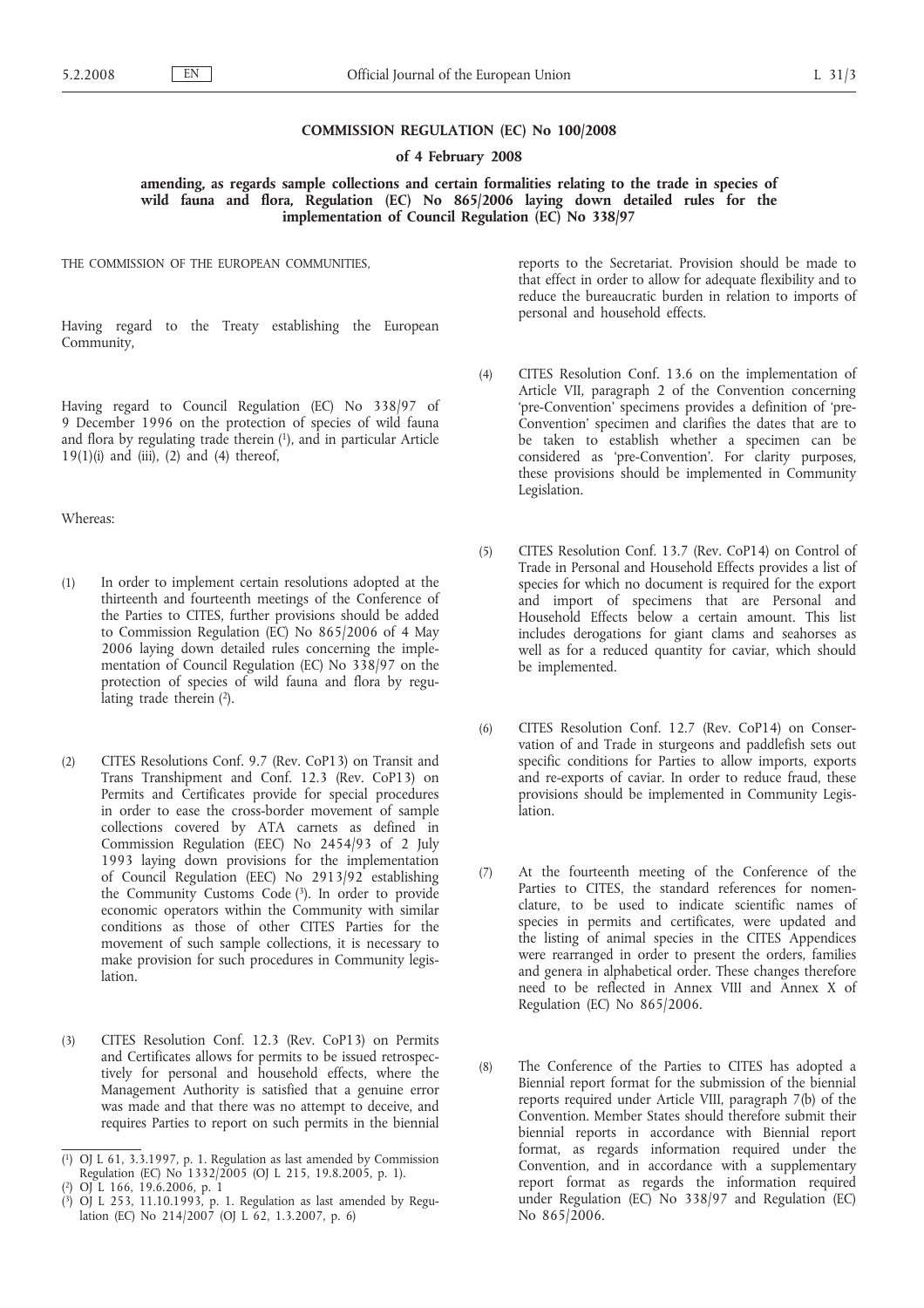- (9) Experience gained in implementation of Regulation (EC) No 865/2006 has shown that the provisions therein relating to transaction-specific certificates need to be amended in order to provide greater flexibility in the use of such certificates and to allow them to be used in Member States other than the issuing Member State.
- (10) Regulation (EC) No 865/2006 should therefore be amended accordingly.
- (11) The measures provided for in this Regulation are in accordance with the opinion of the Committee on Trade in Wild Fauna and Flora,

HAS ADOPTED THIS REGULATION:

### *Article 1*

Regulation (EC) No 865/2006 is amended as follows:

- 1. Article 1 is amended as follows:
	- (a) Point (1) is replaced by the following:
		- '(1) "date of acquisition" means the date on which a specimen was taken from the wild, born in captivity or artificially propagated, or, if such date is unknown or cannot be proved, any subsequent and provable date on which it was first possessed by a person;'
	- (b) point (7) is replaced by the following:
		- '(7) "transaction-specific certificates" means certificates issued in accordance with Article 48 that are valid only for one or more specified transactions;'
	- (c) the following points (9) and (10) are added:
		- '(9) "sample collection" means a collection of legally acquired dead specimens, parts and derivatives thereof, that are transported across borders for presentation purposes;
		- (10) "pre-Convention specimen" means a specimen acquired before the species concerned was first included in the Appendices to the Convention.';
- 2. Article 2, paragraph 1 is replaced by the following:

The forms on which import permits, export permits, re-export certificates, personal ownership certificates,

sample collection certificates and applications for such documents are drawn up shall conform, except as regards spaces reserved for national use, to the model set out in  $\mathop{\rm Annex}\nolimits_{\mathop{\rm I}\nolimits}$   $\mathop{\rm I}\nolimits$   $\cdot$ 

- 3. Article 4, paragraph 1 is replaced by the following:
	- '1. Forms shall be completed in typescript.

However, applications for import and export permits, for re-export certificates, for the certificates provided for in Articles 5(2)(b), 5(3), 5(4), 8(3) and 9(2)(b) of Regulation (EC) No 338/97, for personal ownership certificates, for sample collection certificates and for travelling exhibition certificates as well as import notifications, continuation sheets and labels may be completed in manuscript, provided this is done legibly, in ink and in block capitals.';

4. The following Article 5a is inserted:

*'Article 5a*

### **Specific content of permits, certificates and applications for plant specimens**

In case of plant specimens that cease to qualify for an exemption from the provisions of the Convention or Regulation (EC) No 338/97 in accordance with the "Notes on the interpretation of Annexes A, B, C and D" in the Annex thereto, under which they were legally exported and imported, the country to be indicated in box 15 of the forms in Annex I and III, box 4 of the forms in Annex II and box 10 of the forms in Annex V to this Regulation may be the country in which the specimens ceased to qualify for the exemption.

In those cases the box reserved for the entry of "special conditions" in the permit or certificate shall include the statement "Legally imported under exemption from the provisions of CITES" and shall specify to which exemption this refers.';

5. in Article 7, the following paragraph 4 is added:

'4. Permits and certificates issued by third countries with source code "O" shall be accepted only if they cover specimens that conform to the definition of pre-Convention specimen set out in Article 1(10) and include either the date of acquisition of the specimens or a statement that the specimens were acquired before a specific date.';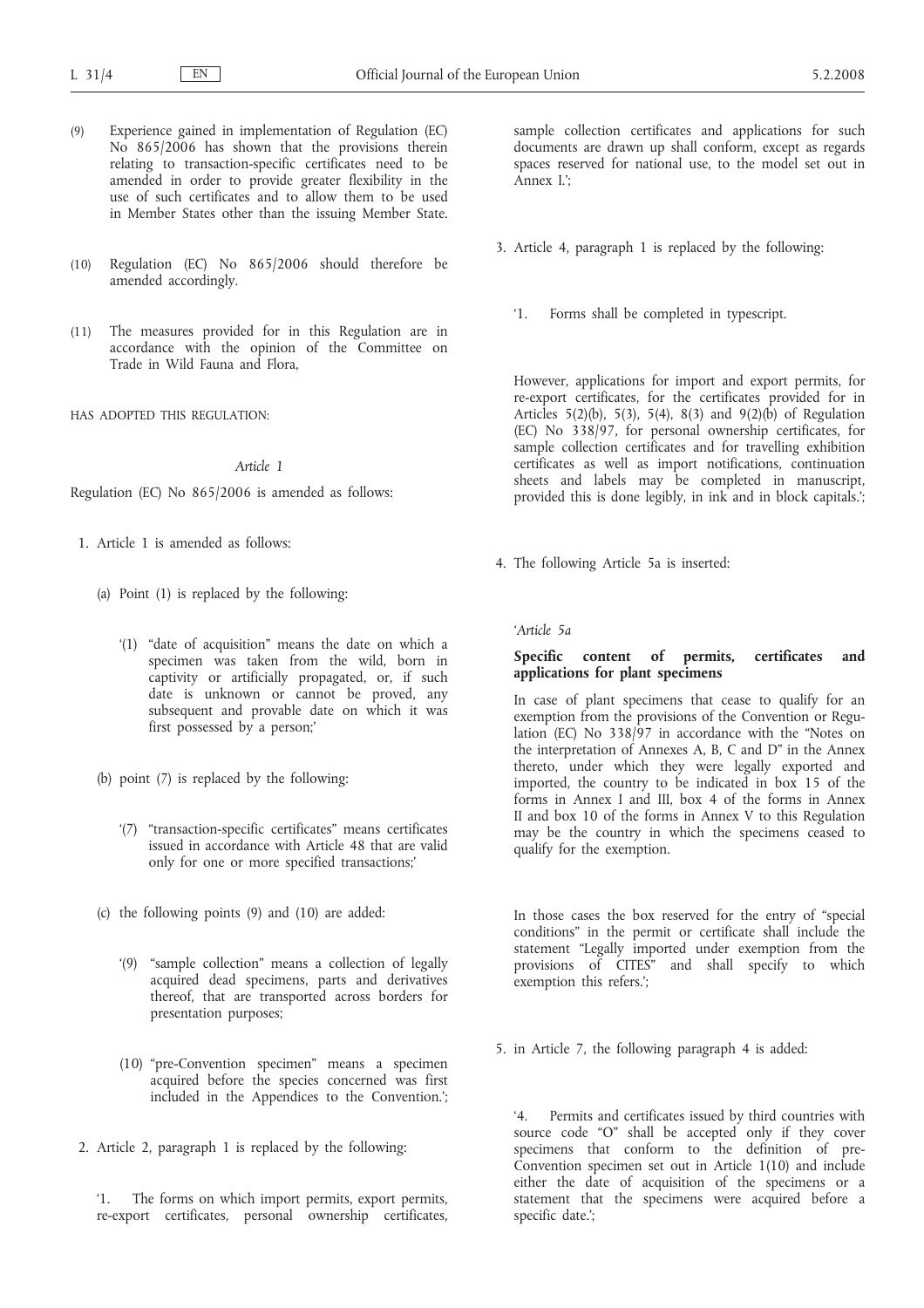6. Article 9 is replaced by the following:

# *'Article 9*

#### **Shipments of specimens**

Without prejudice to Articles 31, 38 and 44b, a separate import permit, import notification, export permit or reexport certificate shall be issued for each shipment of specimens shipped together as part of one load.<sup>'</sup>;

- 7. Article 10 is amended as follows:
	- (a) the title is replaced by the following:
		- *'Article 10*

**Validity of import and export permits, re-export**  $ext{exhibition}$  certificates, **personal ownership certificates and sample collection certificates**';

(b) in paragraph 1, the following subparagraphs are added:

'As regards caviar of sturgeon species (*Acipenseriformes* spp.) from shared stocks subject to export quotas, which is covered by an export permit, import permits referred to in the first subparagraph shall not be valid beyond the last day of the quota year in which the caviar was harvested and processed or the last day of the 12-month period referred to in the first subparagraph, whichever is the earlier.

As regards caviar of sturgeon species (*Acipenseriformes* spp.) covered by a re-export certificate, import permits referred to in the first subparagraph shall not be valid beyond the last day of the period of 18 months after the date of issuance of the relevant original export permit or the last day of the 12-month period referred to in the first subparagraph, whichever is the earlier.';

(c) in paragraph 2, the following subparagraphs are added:

'As regards caviar of sturgeon species (*Acipenseriformes* spp.) from shared stocks subject to export quotas, export permits referred to in the first subparagraph shall not be valid beyond the last day of the quota year in which the caviar was harvested and processed or the last day of the six-month period referred to in the first subparagraph, whichever is the earlier.

As regards caviar of sturgeon species (*Acipenseriformes* spp.), re-export certificates referred to in the first subparagraph shall not be valid beyond the last day of the period of 18 months after the date of issuance of the relevant original export permit or the last day of the six-month period referred to in the first subparagraph, whichever is the earlier.';

(d) the following paragraph 2a is inserted:

'2a. For the purpose of paragraph 1, second subparagraph and paragraph 2 second subparagraph, the quota year shall be that agreed by the Conference of the Parties to the Convention.';

(e) the following paragraph 3a is inserted:

'3a. The period of validity of sample collection certificates issued in accordance with Article 44a shall not exceed six months. The date of expiry of a sample collection certificate shall not be later than that of the ATA carnet accompanying it.';

(f) paragraph 4 is replaced by the following:

After their expiry, the permits and certificates referred to in paragraphs 1, 2, 3 and 3a shall be considered as void.';

(g) paragraph 6 is replaced by the following:

'6. The holder shall, without undue delay, return to the issuing management authority the original and all copies of any import permit, export permit re-export certificate, travelling exhibition certificate, personal ownership certificate or sample collection certificate, which has expired or which is unused or no longer valid.';

- 8. Article 11 is amended as follows:
	- (a) in paragraph 2, the following point (e) is added:
		- '(e) where any special conditions specified in box 20 are no longer fulfilled.';
	- (b) in paragraph 3, the following subparagraph is added:

'Where a transaction specific certificate is issued for the purpose of allowing several transactions, it shall be valid only within the territory of the issuing Member State. Where transaction specific certificates are to be used in a Member State other than the issuing Member State, they shall be issued for one transaction only and their validity shall be limited to that transaction. It shall be indicated in box 20 whether the certificate is for one or more transactions and the Member State(s) in whose territory it is valid.';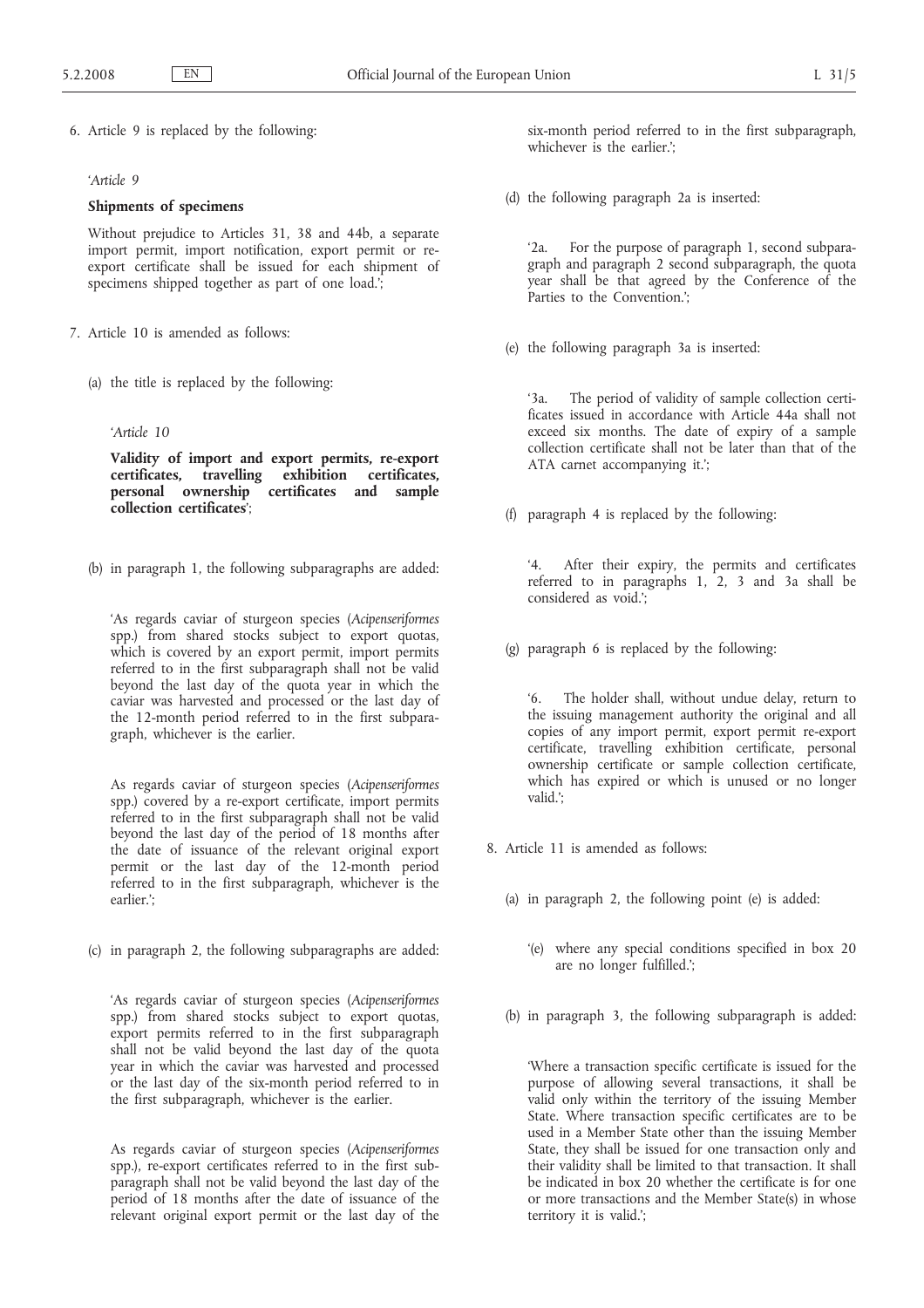(c) The second subparagraph of paragraph 4 shall be replaced by the following new paragraph 5:

'5. Documents that cease to be valid in accordance with this Article shall, without undue delay, be returned to the issuing management authority which, where appropriate, may issue a certificate reflecting the required changes in accordance with Article 51.';

- 9. Article 15 is amended as follows:
	- (a) in paragraph 2, the following subparagraph is added:

'As regards specimens imported or (re-)exported as personal and household effects, to which the provisions of Chapter XIV apply, and as regards personally owned live animals, which are legally acquired and held for personal non-commercial purposes, the derogation provided for in paragraph 1 shall also apply where the competent management authority of the Member State, in consultation with the relevant enforcement authority, is satisfied that there is evidence that a genuine error has been made and that there was no attempt to deceive and the import or (re-)export of the specimens concerned is in compliance with Regulation (EC) No 338/97, the Convention and the relevant legislation of a third country.';

(b) the following paragraph 3a is inserted:

'3a. For specimens for which an import permit is issued pursuant to the second subparagraph of paragraph 2, commercial activities, as laid down in Article 8(1) of Regulation (EC) No 338/97, shall be prohibited for 6 months from the date of issuance of the permit and no exemptions for specimens of Annex A species, as provided for in Article 8(3) of that Regulation, shall be granted during that period.

In the case of import permits issued pursuant to paragraph 2 second subparagraph for specimens of species listed in Annex B to Regulation (EC) No. 338/97 and for specimens of species listed in Annex A and referred to in Article 4(5)(b) thereof, the stipulation "by way of derogation to Articles 8(3) or (5) of Regulation (EC) No 338/97, commercial activities, as laid down in Article 8(1) of that Regulation, shall be prohibited for at least 6 months from the date of issuance of this permit" shall be included in box 23.';

10. the following Article 20a is inserted:

#### *'Article 20a*

### **Rejection of applications for import permits**

Member States shall reject applications for import permits for caviar and meat of sturgeon species (*Acipenseriformes* spp.) from shared stocks unless export quotas have been set for the species in accordance with the procedure approved by the Conference of the Parties to the Convention.<sup>'</sup>:

11. the following Article 26a is inserted:

### *'Article 26a*

### **Rejection of applications for export permits**

Member States shall reject applications for export permits for caviar and meat of sturgeon species (*Acipenseriformes* spp.) from shared stocks unless export quotas have been set for the species in accordance with the procedure approved by the Conference of the Parties to the Convention.';

- 12. Article 31, point 3, is replaced by the following:
	- '(3) as a certificate in accordance with Article 8(3) of Regulation (EC) No 338/97 for the sole purpose of allowing the specimens to be displayed to the public for commercial purposes.';
- 13. in Article 36, the second paragraph is replaced by the following:

'The replacement shall bear the same number, if possible, and the same date of validity as the original document, and shall include, in box 20, one of the following statements:

"This certificate is a true copy of the original", or "This certificate cancels and replaces the original bearing the number xxxx issued on xx.xx.xxxx."';

14. in Article 44, the second paragraph is replaced by the following:

'The replacement shall bear the same number, if possible, and the same date of validity as the original document, and shall include, in box 23, one of the following statements:

"This certificate is a true copy of the original.", or "This certificate cancels and replaces the original bearing the number xxxx issued on xx.xx.xxxx."';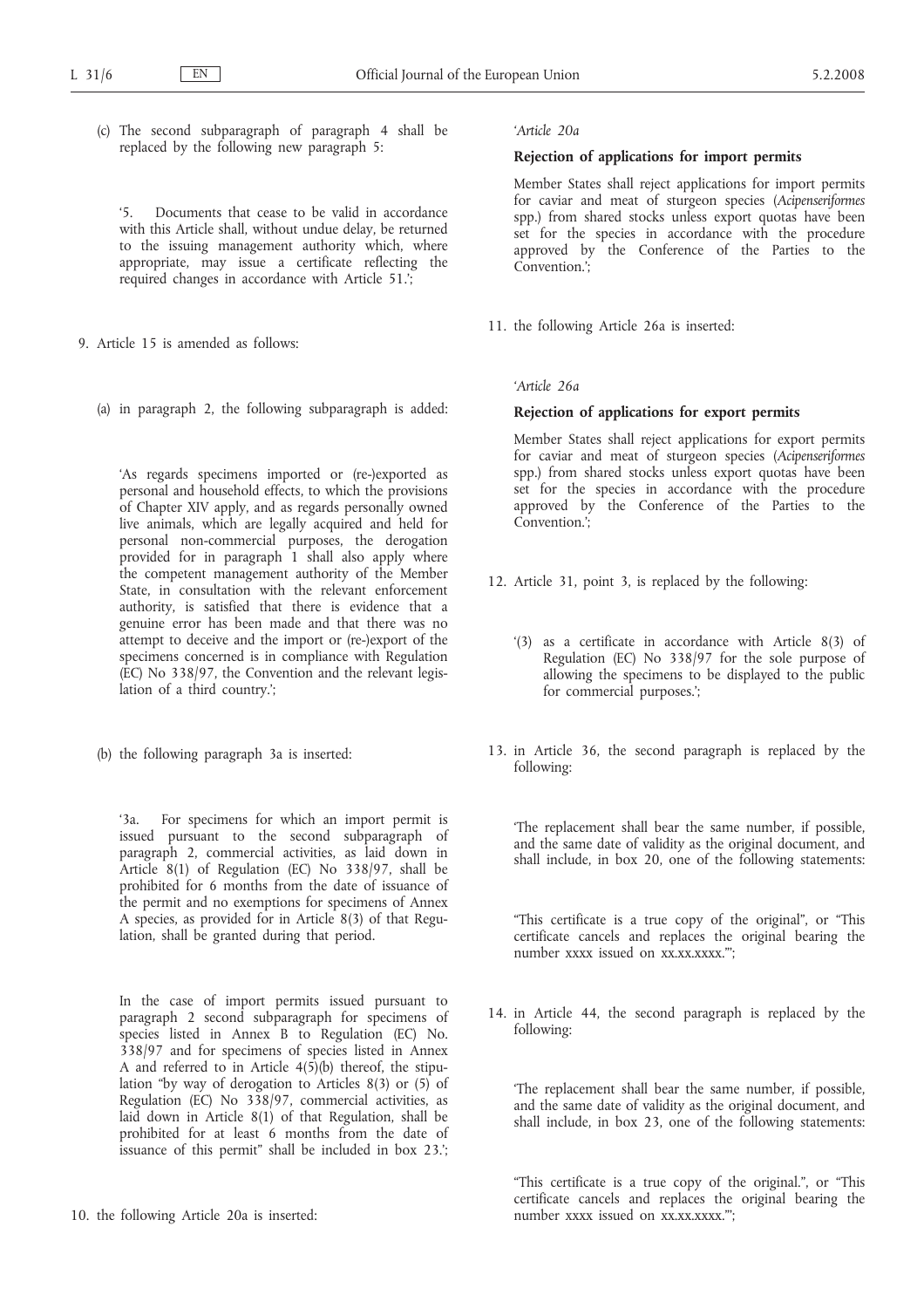15. The following Chapter VIIIa is inserted after Article 44:

### 'CHAPTER VIIIa

# **SAMPLE COLLECTION CERTIFICATES**

#### *Article 44a*

# **Issue**

Member States may issue sample collection certificates in respect of sample collections, provided the collection is covered by a valid ATA carnet and includes specimens, parts or derivatives of species listed in Annexes A, B or C of Regulation (EC) No 338/97.

For the purposes of the first paragraph, specimens, parts or derivatives of species listed in Annex A must comply with Chapter XIII of this Regulation.

#### *Article 44b*

### **Use**

Provided that a sample collection covered by a sample collection certificate is accompanied by a valid ATA carnet, a certificate, issued in accordance with Article 44a, may be used as follows:

- (1) as an import permit in accordance with Article 4 of Regulation (EC) No 338/97;
- (2) as an export permit or re-export certificate in accordance with Article 5 of Regulation (EC) No 338/97, where the country of destination recognises and allows the use of ATA carnets;
- (3) as a certificate in accordance with Article 8(3) of Regulation (EC) No 338/97 for the sole purpose of allowing the specimens to be displayed to the public for commercial purposes.

# *Article 44c*

### **Issuing authority**

1. Where the sample collection originates within the Community the issuing authority for a sample collection certificate shall be the management authority of the Member State in which the sample collection originates.

2. Where the sample collection originates in a third country, the issuing authority for a sample collection certificate shall be the management authority of the Member State of first destination and the issuance of that certificate shall be based on the provision of an equivalent document, issued by that third country.

#### *Article 44d*

#### **Requirements**

1. A sample collection covered by a sample collection certificate must be re-imported into the Community before the date of expiry of the certificate.

2. The specimens covered by a sample collection certificate may not be sold or otherwise transferred whilst outside the territory of the State that issued the certificate.

3. A sample collection certificate shall not be transferable. If the specimens covered by a sample collection certificate are stolen, destroyed, or lost, the issuing management authority and the management authority of the country in which this occurred shall be immediately informed.

4. A sample collection certificate shall indicate that the document is for "other: Sample Collection" and shall include the number of the accompanying ATA carnet in box 23.

The following text shall be included in box 23 or in an appropriate annex to the certificate:

"For sample collection accompanied by ATA carnet No: xxx

This certificate covers a sample collection and is not valid unless accompanied by a valid ATA carnet. This certificate is not transferable. The specimens covered by this certificate may not be sold or otherwise transferred whilst outside the territory of the State that issued this document. This certificate may be used for (re-)export from [indicate the country of (re-)export] via [indicate the countries to be visited] for presentation purposes and import back to [indicate the country of (re-)export]."

5. In the case of sample collection certificates issued in accordance with Article 44c(2), paragraphs 1 and 4 of this Article shall not apply. In such cases, the certificate shall include the following text in box 23:

"This certificate is not valid unless accompanied by an original CITES document issued by a third country in accordance with the provisions established by the Conference of the Parties to the Convention."

*Article 44e*

#### **Applications**

1. The applicant for a sample collection certificate shall, where appropriate, complete boxes 1, 3, 4 and 7 to 23 of the application form and boxes 1, 3, 4 and 7 to 22 of the original and all copies. The entries in box 1 and 3 must be identical. The list of countries to be visited must be indicated in box 23.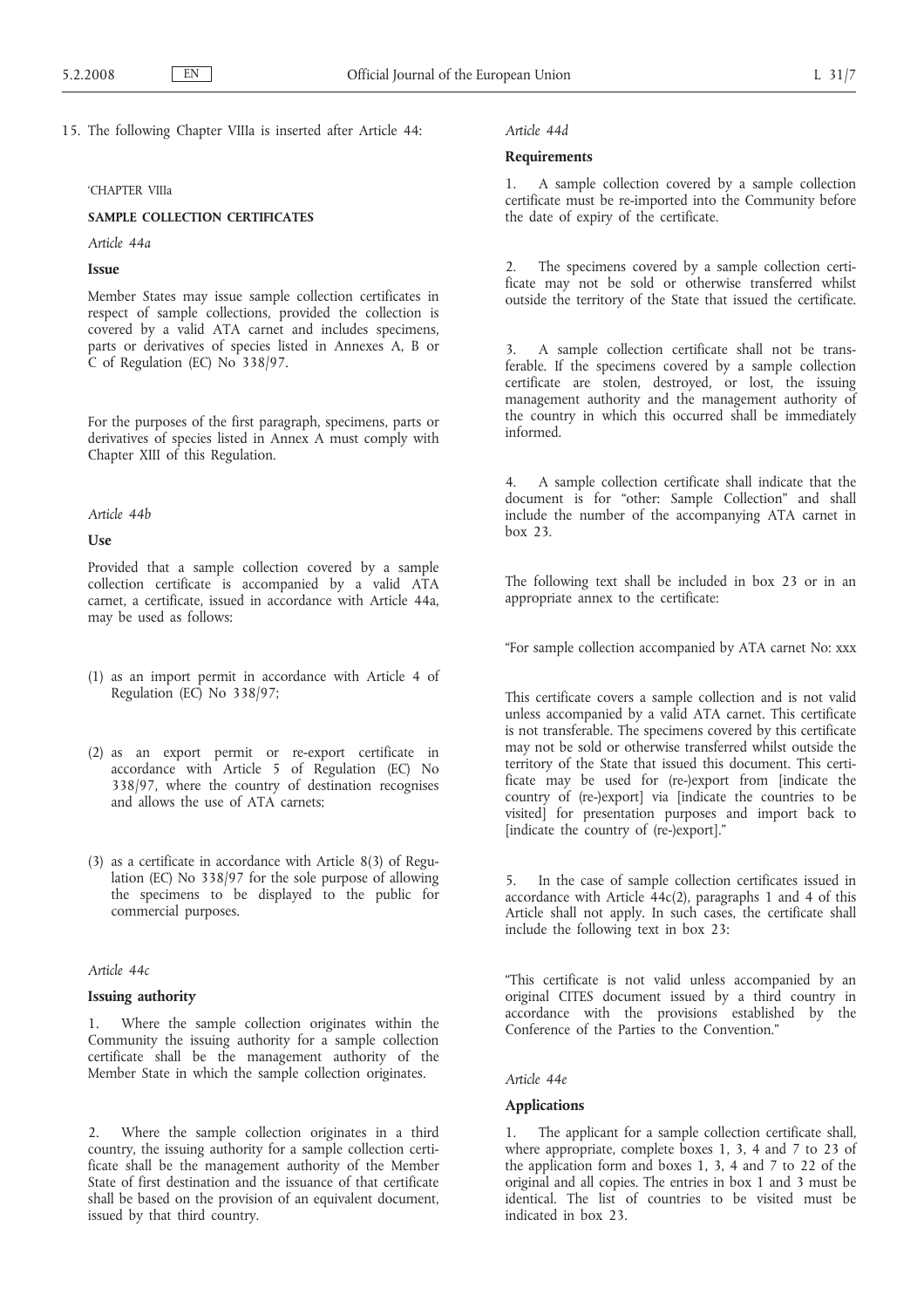Member States may, however, provide that only an application form is to be completed.

2. The duly completed form shall be submitted to a management authority of the Member State in which the specimens are located, or in the case referred to in Article 44c(2), to the management authority of the Member State of first destination, together with the necessary information and the documentary evidence that that authority deems necessary so as to allow it to determine whether a certificate should be issued.

The omission of information from the application must be justified.

3. Where an application is made for a certificate relating to specimens for which such an application has previously been rejected, the applicant shall inform the management authority of that fact.

### *Article 44f*

### **Documents to be surrendered by the holder to the customs office**

1. In the case of a sample collection certificate issued in accordance with Article  $44c(1)$ , the holder or his authorised representative shall, for verification purposes, surrender the original (form 1) and a copy of that certificate, and where appropriate the copy for the holder (form 2) and the copy for return to the issuing management authority (form 3), as well as the original of the valid ATA carnet to a customs office designated in accordance with Article 12(1) of Regulation (EC) No 338/97.

The customs office shall, after processing the ATA carnet in accordance with the customs rules contained in Regulation (EC) No 2454/93, and, if necessary, entering the number of the accompanying ATA carnet into the original and copy of the sample collection certificate, return the original documents to the holder or his authorised representative, endorse the copy of the sample collection certificate and forward that endorsed copy to the relevant management authority in accordance with Article 45.

However, at the time of the first export from the Community, the customs office shall, after completing box 27, return the original sample collection certificate (form 1) and the copy for the holder (form 2) to the holder or his authorised representative, and forward the copy for return to the issuing management authority (form 3) in accordance with Article 45.

2. In the case of a sample collection certificate issued in accordance with Article  $44c(2)$ , paragraph (1) of this Article shall apply, except that the holder or his authorised representative shall also submit, for verification purposes, the original certificate issued by the third country.

#### *Article 44g*

#### **Replacement**

A sample collection certificate that has been lost, stolen, or destroyed may be replaced only by the authority which issued it.

The replacement shall bear the same number, if possible, and the same date of validity as the original document, and shall include, in box 23, one of the following statements:

"This certificate is a true copy of the original", or "This certificate cancels and replaces the original bearing the number xxxx issued on xx/xx/xxxx".';

16. in Article 57(5) is replaced by the following:

'5. By way of derogation from paragraphs 3 and 4, the introduction or re-introduction into the Community of the following items listed in Annex B to Regulation (EC) No 338/97 shall not require the presentation of a (re-)export document or an import permit:

- (a) caviar of sturgeon species (*Acipenseriformes* spp.), up to a maximum of 125 grams per person, in containers that are individually marked in accordance with Article 66(6);
- (b) rainsticks of *Cactaceae* spp., up to three per person;
- (c) dead worked specimens of *Crocodylia* spp., excluding meat and hunting trophies, up to four per person;
- (d) shells of *Strombus gigas*, up to three per person;
- (e) *Hippocampus* spp. up to four dead specimens per person;
- (f) shells of *Tridacnidae* spp. up to three specimens per person not exceeding three kg in total, where a specimen may be one intact shell or two matching halves.';

17. in Article 58, paragraph 4 is replaced by the following:

'4. By way of derogation from paragraphs 2 and 3, the export or re-export of the items listed in points (a) to (f) of Article  $57(5)$  shall not require the presentation of a (re-)export document.';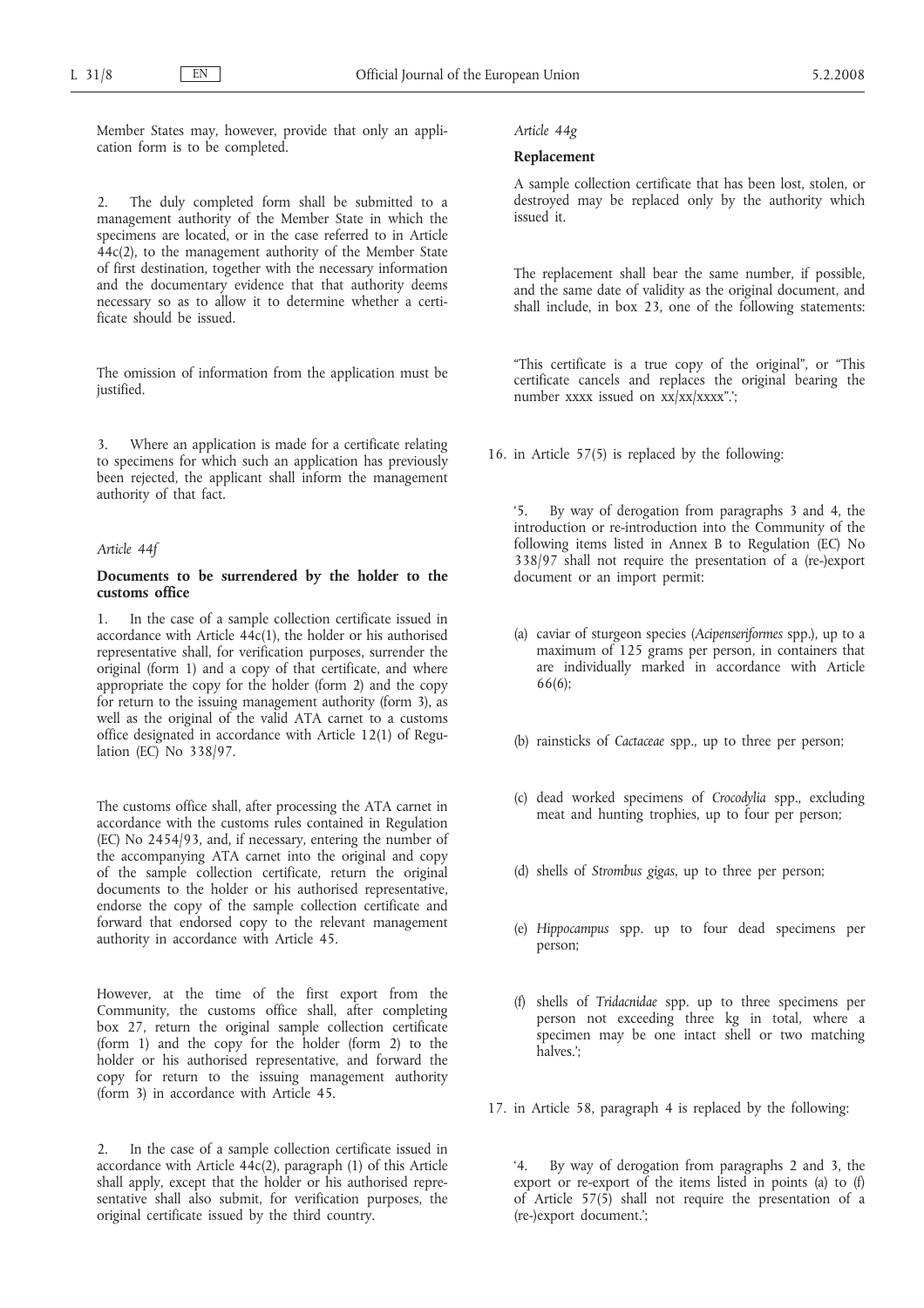18. in Article 66, paragraphs 6 and 7 are replaced by the following:

'6. The specimens referred to in Articles 64 and 65 shall be marked in accordance with the method approved or recommended by the Conference of the Parties to the Convention for the specimens concerned and, in particular, the containers of caviar referred to in Articles 57(5)(a), 64(1)(g), 64(2) and 65(3) shall be individually marked by means of non-reusable labels affixed to each primary container. Where the non-reusable label does not seal the primary container, the caviar shall be packaged in such a manner as to permit visual evidence of any opening of the container.

7. Only those processing plants and (re-)packaging plants that are licensed by the management authority of a Member State shall be entitled to process and package or re-package caviar for export, re-export or intra-Community trade.

Licensed processing and (re-)packaging plants shall be required to maintain adequate records of the quantities of caviar imported, exported, re-exported, produced in situ or stored, as appropriate. These records must be available for inspection by the management authority in the relevant Member State.

A unique registration code shall be attributed to each such processing or (re-)packaging plant by that management authority.

The list of facilities licensed in accordance with this paragraph, as well as any changes thereto, shall be notified to the Secretariat of the Convention and to the Commission.

For the purpose of this paragraph processing plants shall include caviar producing aquaculture operations.';

- 19. Article 69 is amended as follows:
	- (a) in paragraph 5, the following point (f) is added:
		- '(f) cases where export permits and re-export certificates were issued retrospectively in accordance with Article 15 of the Regulation.';
	- (b) the following paragraph 6 is added:

'6. The information referred to in paragraph 5 shall be submitted in a computerised form and in accordance with the "Biennial Report Format" issued by the Secretariat of the Convention and as amended by the Commission, before 15 June each second year and shall correspond to the two-year period ending on 31st December of the previous year.';

20. in Article 71, the title is replaced by the following:

### *'Article 71*

**Rejection of applications for import permits following the establishment of restrictions**';

- 21. Annex VIII is replaced by the text in Annex I to this Regulation;
- 22. Annex X is replaced by the text in Annex II to this Regulation.

# *Article 2*

This Regulation shall enter into force on the 20th day following its publication in the *Official Journal of the European Union*.

This Regulation shall be binding in its entirety and directly applicable in all Member States.

Done at Brussels, 4 February 2008.

*For the Commission* Stavros DIMAS *Member of the Commission*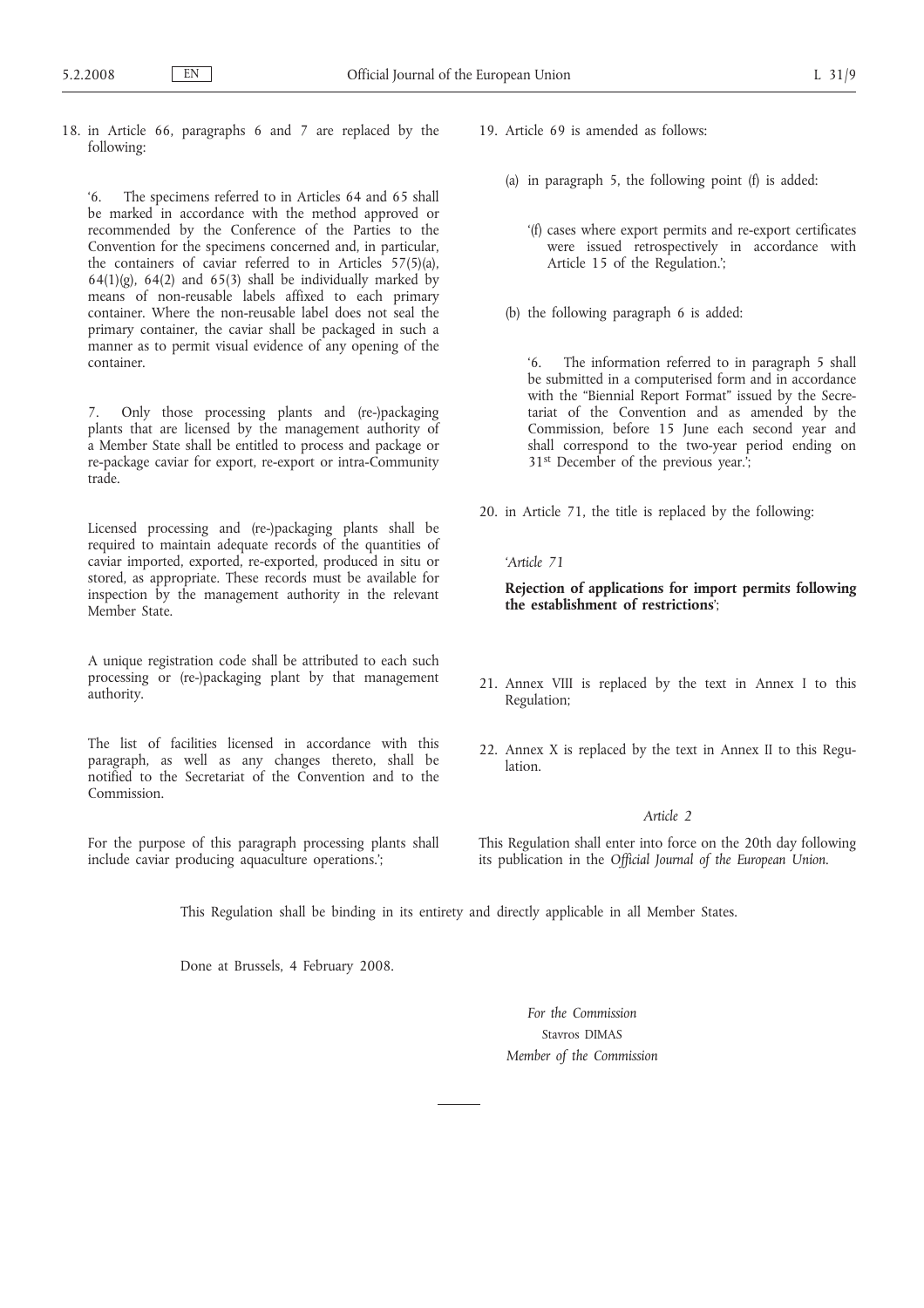#### *ANNEX I*

#### *'ANNEX VIII*

### **Standard references for nomenclature to be used pursuant to Article 5(4) to indicate scientific names of species in permits and certificates**

### FAUNA

(a) *Mammalia*

Wilson, D. E. & Reeder, D. M. (ed.) 2005. Mammal Species of the World. A Taxonomic and Geographic Reference. Third edition, Vol. 1-2, xxxv + 2142 pp. John Hopkins University Press, Baltimore. (for all mammals — with the exception of the recognition of the following names for wild forms of species (in preference to names for domestic forms): *Bos gaurus, Bos mutus, Bubalus arnee, Equus africanus, Equus przewalskii, Ovis orientalis ophion* and with the exception of the species mentioned below)

Wilson, D. E. & Reeder, D. M. 1993. Mammal Species of the World: a Taxonomic and Geographic Reference. Second edition. xviii + 1207 pp., Smithsonian Institution Press, Washington. (for *Loxodonta africana* and *Ovis vignei*)

#### (b) *Aves*

Morony, J. J., Bock, W. J. and Farrand, J., Jr. 1975. A Reference List of the Birds of the World. American Museum of Natural History. (for order- and family-level names for birds)

Dickinson, E.C. (ed.) 2003. The Howard and Moore Complete Checklist of the Birds of the World. Revised and enlarged 3rd Edition. 1039 pp. Christopher Helm, London.

Dickinson, E.C. 2005. Corrigenda 4 (2.6.2005) to Howard & Moore Edition 3 (2003) http://www.naturalis.nl/sites/naturalis.en/contents/i000764/corrigenda%204\_final.pdf (CITES website) (for all bird species - except for the taxa mentioned below)

Collar, N. J. 1997. Family *Psittacidae* (Parrots). in del Hoyo, J., Elliot, A. and Sargatal, J. eds. Handbook of the Birds of the World. 4. Sandgrouse to Cuckoos: 280-477: Lynx Edicions, Barcelona. (for *Psittacus intermedia* and *Trichoglossus haematodus*)

### (c) *Reptilia*

Andreone, F., Mattioli, F., Jesu, R. and Randrianirina, J. E. 2001. Two new chameleons of the genus *Calumma* from northeast Madagascar, with observations on hemipenial morphology in the Calumma Furcifer group (*Reptilia, Squamata, Chamaeleonidae*). Herpetological Journal 11: 53-68. (for *Calumma vatosoa & Calumma vencesi*)

Avila Pires, T. C. S. 1995. Lizards of Brazilian Amazonia. Zool. Verh. 299: 706 pp. (for *Tupinambis*)

Böhme, W. 1997. Eine neue Chamäleon art aus der *Calumma gastrotaenia* — Verwandtschaft Ost-Madagaskars. Herpetofauna (Weinstadt) 19 (107): 5-10. (for *Calumma glawi*)

Böhme, W. 2003. Checklist of the living monitor lizards of the world (family *Varanidae*). Zoologische Verhandelingen. Leiden 341: 1-43. (for *Varanidae*)

Broadley, D. G. 2006. CITES Standard reference for the species of *Cordylus* (*Cordylidae, Reptilia*) prepared at the request of the CITES Nomenclature Committee (CITES website Document NC2006 Doc. 8). (for *Cordylus*)

Burton, F.J. 2004. Revision to Species *Cyclura nubila lewisi*, the Grand Cayman Blue Iguana. Caribbean Journal of Science, 40(2): 198-203. (for *Cyclura lewisi*)

Cei, J. M. 1993. Reptiles del noroeste, nordeste y este de la Argentina — herpetofauna de las selvas subtropicales, puna y pampa. Monografie XIV, Museo Regionale di Scienze Naturali. (for *Tupinambis*)

Colli, G. R., Péres, A. K. and da Cunha, H. J. 1998. A new species of *Tupinambis* (*Squamata: Teiidae*) from central Brazil, with an analysis of morphological and genetic variation in the genus. Herpetologica 54: 477-492. (for *Tupinambis cerradensis*)

Dirksen, L. 2002. Anakondas. NTV Wissenschaft. (for *Eunectes beniensis*)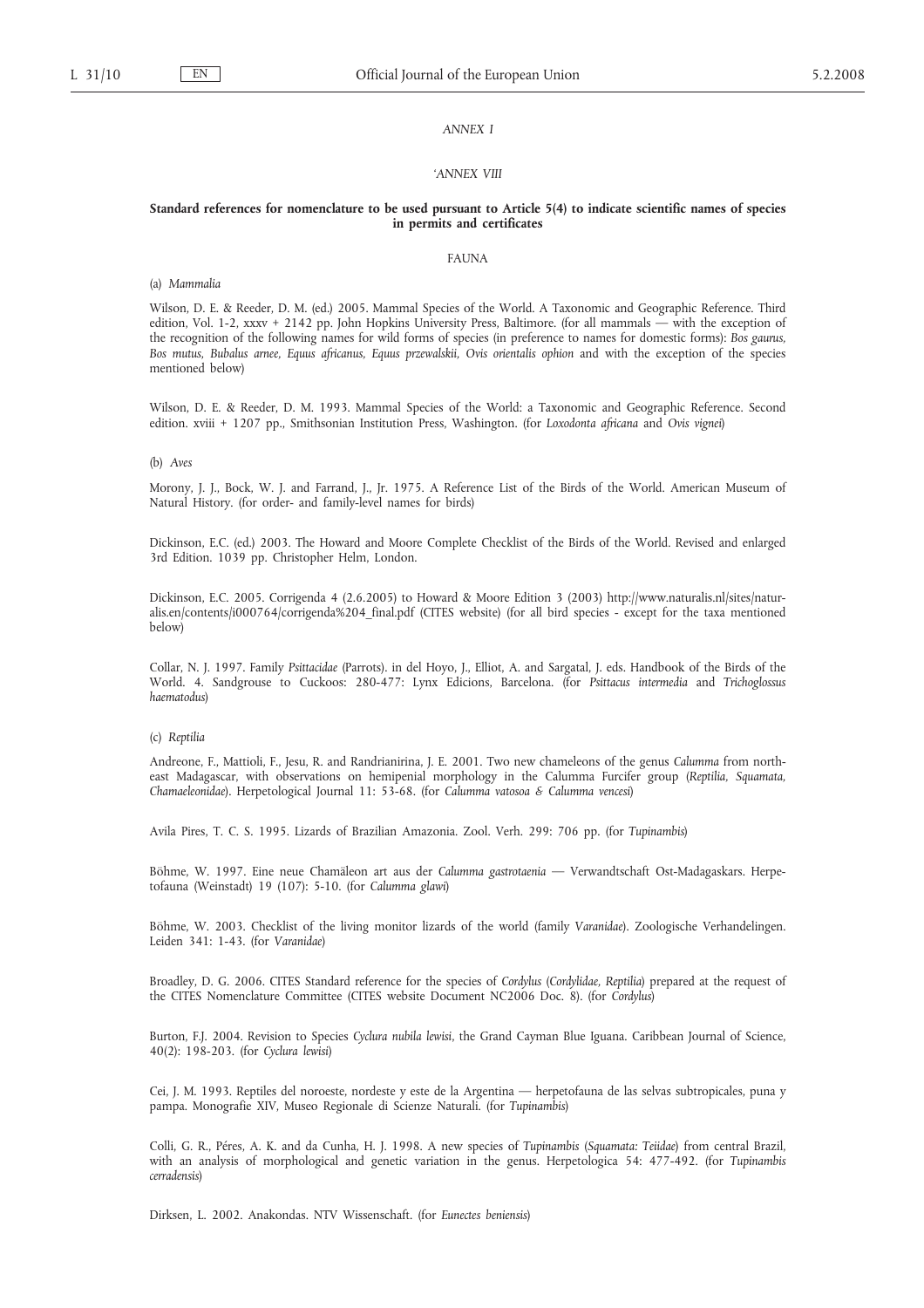Fritz, U. & Hava*š*, P. 2006. CITES Checklist of Chelonians of the World. (CITES website) (for Testudines for species and family names – with the exception of the retention of the following names *Mauremys iversoni, Mauremys pritchardi, Ocadia glyphistoma, Ocadia philippeni, Sacalia pseudocellata*)

Hallmann, G., Krüger, J. and Trautmann, G. 1997. Faszinierende Taggeckos — Die Gattung Phelsuma: 1-229 — Natur & Tier-Verlag. ISBN 3-931587-10-X. (for the genus *Phelsuma*)

Harvey, M. B., Barker, D. B., Ammerman, L. K. and Chippindale, P. T. 2000. Systematics of pythons of the *Morelia amethistina complex* (Serpentes: *Boidae*) with the description of three new species. Herpetological Monographs 14: 139-185. (for *Morelia clastolepis, Morelia nauta* & *Morelia tracyae*, and elevation to species level of *Morelia kinghorni*)

Hedges, B. S., Estrada, A. R. and Diaz, L. M. 1999. New snake (*Tropidophis*) from western Cuba. Copeia 1999(2): 376- 381. (for *Tropidophis celiae*)

Hedges, B. S. and Garrido, O. 1999. A new snake of the genus *Tropidophis (Tropidophiidae*) from central Cuba. Journal of Herpetology 33: 436-441. (for *Tropidophis spiritus*)

Hedges, B. S., Garrido, O. and Diaz, L. M. 2001. A new banded snake of the genus *Tropidophis* (*Tropidophiidae*) from northcentral Cuba. Journal of Herpetology 35: 615-617. (for *Tropidophis morenoi*)

Hedges, B. S. and Garrido, O. 2002. Journal of Herpetology 36: 157-161. (for *Tropidophis hendersoni*)

Hollingsworth, B.D. 2004. The Evolution of Iguanas: An Overview of Relationships and a Checklist of Species. pp. 19-44. In: Alberts, A.C, Carter, R.L., Hayes, W.K. & Martins, E.P. (Eds), Iguanas: Biology and Conservation. Berkeley (University of California Press). (for *Iguanidae*)

Jacobs, H. J. 2003. A further new emerald tree monitor lisard of the *Varanus prasinus* species group from Waigeo, West Irian (*Squamata: Sauria: Varanidae*). *Salamandra* 39(2): 65-74. (for *Varanus boehmei*)

Jesu, R., Mattioli, F. and Schimenti, G. 1999. On the discovery of a new large chameleon inhabiting the limestone outcrops of western Madagascar: *Furcifer nicosiai* sp. nov. (*Reptilia, Chamaeleonidae*). Doriana 7(311): 1-14. (for *Furcifer nicosiai*)

Keogh, J.S., Barker, D.G. & Shine, R. 2001. Heavily exploited but poorly known: systematics and biogeography of commercially harvested pythons (*Python curtus* group) in Southeast Asia. Biological Journal of the Linnean Society, 73: 113-129. (for *Python breitensteini* & *Python brongersmai*)

Klaver, C. J. J. and Böhme, W. 1997. *Chamaeleonidae*. Das Tierreich 112: 85 pp. (*for Bradypodion, Brookesia, Calumma, Chamaeleo* & *Furcifer* — except for the recognition of *Calumma andringitaensis*, *C. guillaumeti, C. hilleniusi* & *C. marojezensis* as valid species)

Manzani, P. R. and Abe, A. S. 1997. A new species of *Tupinambis Daudin*, 1802 (*Squamata, Teiidae*) from central Brazil. Boletim do Museu Nacional Nov. Ser. Zool. 382: 1-10. (for *Tupinambis quadrilineatus*)

Manzani, P. R. and Abe, A. S. 2002. Arquivos do Museu Nacional, Rio de Janeiro 60(4): 295-302. (for *Tupinambis palustris*)

Massary, J.-C. de and Hoogmoed, M. 2001. The valid name for *Crocodilurus lacertinus auctorum* (nec Daudin, 1802) (*Squamata: Teiidae*). Journal of Herpetology 35: 353-357. (for *Crocodilurus amazonicus*)

McDiarmid, R. W., Campbell, J. A. and Touré, T. A. 1999. Snake Species of the World. A Taxonomic and Geographic Reference. Volume 1. The Herpetologists' League, Washington, DC. (for *Loxocemidae, Pythonidae, Boidae, Bolyeriidae, Tropidophiidae* & *Viperidae* — except for the retention of the genera *Acrantophis, Sanzinia, Calabaria* & *Lichanura* and the recognition of *Epicrates maurus* as a valid species)

Nussbaum, R. A., Raxworthy, C. J., Raselimanana, A. P. and Ramanamanjato, J. B. 2000. New species of day gecko, *Phelsuma* Gray (*Reptilia: Squamata: Gekkonidae*), from the Reserve Naturelle Integrale d'Andohahela, south Madagascar. Copeia 2000: 763-770. (for *Phelsuma malamakibo*)

Pough, F. H., Andrews, R. M., Cadle, J. E., Crump, M. L., Savitzky, A. H. and Wells, K. D. 1998. Herpetology. (for delimitation of families within the *Sauria*)

Rösler, H., Obst, F. J. and Seipp, R. 2001. Eine neue Taggecko-Art von Westmadagaskar: *Phelsuma hielscheri* sp. n. (*Reptilia: Sauria: Gekkonidae*). Zool. Abhandl. Staatl. Mus. Tierk. Dresden 51: 51-60. (for *Phelsuma hielscheri*)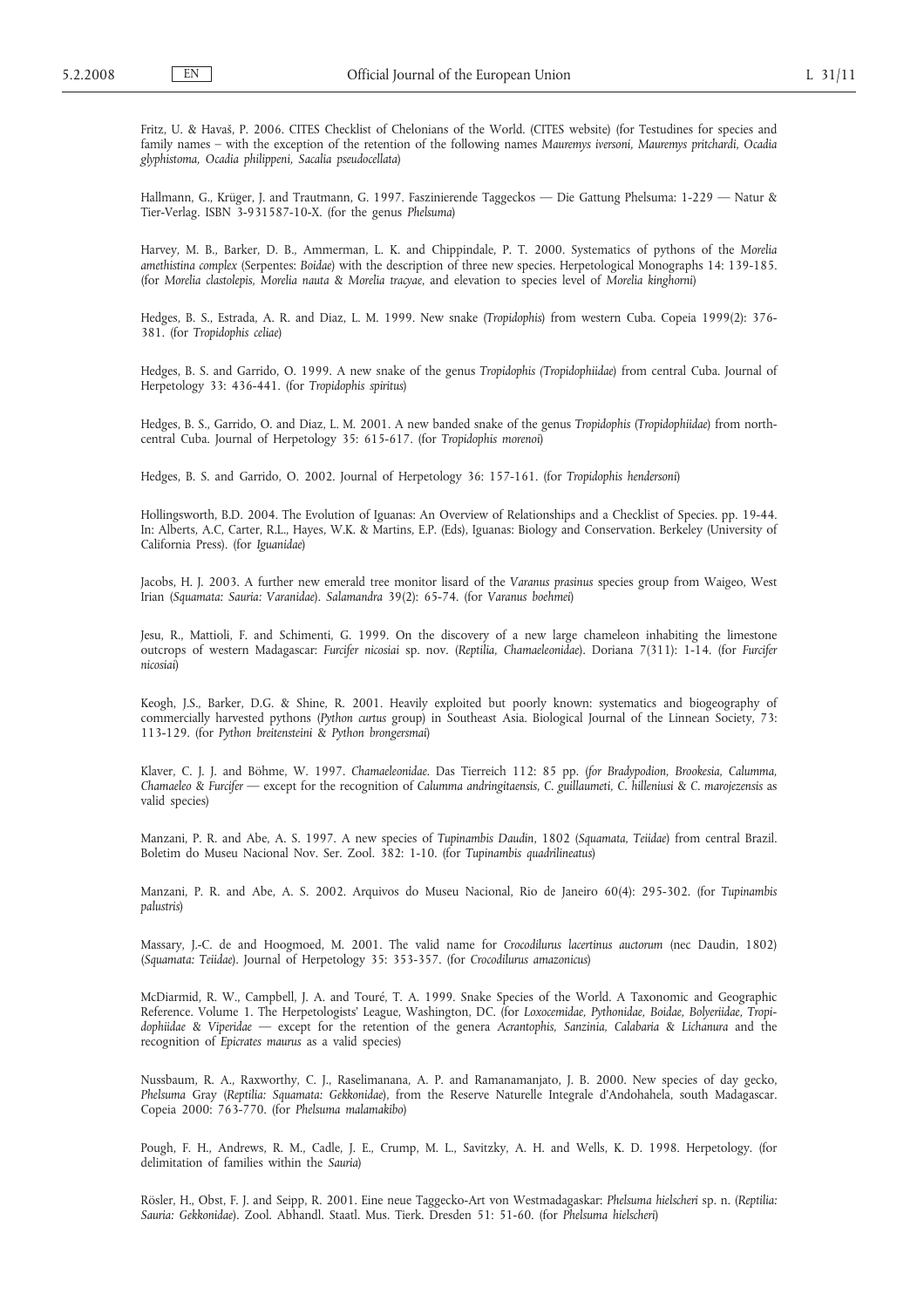Slowinski, J. B. and Wüster, W. 2000. A new cobra (*Elapidae: Naja*) from Myanmar (Burma). Herpetologica 56: 257-270. (for *Naja mandalayensis*)

Tilbury, C. 1998. Two new chameleons (*Sauria: Chamaeleonidae*) from isolated Afromontane forests in Sudan and Ethiopia. Bonner Zoologische Beiträge 47: 293-299. (for *Chamaeleo balebicornutus* & *Chamaeleo conirostratus*)

Wermuth, H. and Mertens, R. 1996 (reprint). Schildkröten, Krokodile, Brückenechsen. xvii + 506 pp. Jena (Gustav Fischer Verlag). (for Testudines order names, *Crocodylia* & *Rhynchocephalia*)

Wilms, T. 2001. Dornschwanzagamen: Lebensweise, Pflege, Zucht: 1-142 — Herpeton Verlag, ISBN 3-9806214-7-2. (for the genus *Uromastyx*)

Wüster, W. 1996. Taxonomic change and toxinology: systematic revisions of the Asiatic cobras *Naja naja* species complex. Toxicon 34: 339-406. (for *Naja atra, Naja kaouthia, Naja oxiana, Naja philippinensis, Naja sagittifera, Naja samarensis, Naja siamensis, Naja sputatrix* & *Naja sumatrana*)

(d) *Amphibia*

Brown, J.L., Schulte, R. & Summers, K. 2006. A new species of *Dendrobates* (*Anura: Dendrobatidae*) from the Amazonian lowlands of Peru. Zootaxa, 1152: 45-58. (for *Dendrobates uakarii*)

Taxonomic Checklist of CITES listed Amphibians, information extracted from Frost, D.R. (ed.) 2004. Amphibian Species of the World: a taxonomic and geographic reference, an online reference (http://research.amnh.org/herpetology/amphibia/index.html) Version 3.0 as of 7 April 2006 (CITES website) (for *Amphibia*)

(e) *Elasmobranchii, Actinopterygii & Sarcopterygii*

Eschmeier, W. N. 1998. Catalog of Fishes. 3 vols. California Academy of Sciences. (for all fishes)

Horne, M. L., 2001. A new seahorse species (Syngnathidae: *Hippocampus*) from the Great Barrier Reef — Records of the Australian Museum 53: 243-246. (for *Hippocampus*)

Kuiter, R. H., 2001. Revision of the Australian seahorses of the genus *Hippocampus* (*Syngnathiformes: Syngnathidae*) with a description of nine new species — Records of the Australian Museum 53: 293-340. (for *Hippocampus*)

Kuiter, R. H., 2003. A new pygmy seahorse (*Pisces: Syngnathidae: Hippocampus*) from Lord Howe Island — Records of he Australian Museum 55: 113-116. (for *Hippocampus*)

Lourie, S. A., and J. E. Randall, 2003. A new pygmy seahorse, *Hippocampusdenise* (*Teleostei: Syngnathidae*), from the Indo-Pacific — Zoological Studies 42: 284-291. (for *Hippocampus*)

Lourie, S. A., A. C. J. Vincent and H. J. Hall, 1999. Seahorses. An identification guide to the world's species and their conservation. Project Seahorse, ISBN 0 9534693 0 1 (Second edition available on CD-ROM). (for *Hippocampus*)

#### (f) *Arachnida*

Lourenço, W. R. and Cloudsley-Thompson, J. C. 1996. Recognition and distribution of the scorpions of the genus *Pandinus* Thorell, 1876 accorded protection by the Washington Convention. Biogeographica 72(3): 133-143. (for scorpions of the genus *Pandinus*)

Taxonomic Checklist of CITES listed Spider Species, information extracted from Platnick, N. (2006), The World Spider Catalog, an online reference (http://research.amnh.org/entomology/spiders/catalog/Theraphosidae.html), Version 6.5 as of April 7 2006 (CITES website) (for *Theraphosidae*)

#### (g) *Insecta*

Matsuka, H. 2001. Natural History of Birdwing Butterflies: 1-367. Matsuka Shuppan, Tokyo. ISBN 4-9900697-0-6. (for birdwing butterflies of the genera *Ornithoptera*, *Trogonoptera* and *Troides*)

### FLORA

*The Plant-Book*, second edition, (D. J. Mabberley, 1997, Cambridge University Press (reprinted with corrections 1998) (for the generic names of all plants listed in the Annexes of Regulation (EC) No. 338/97, unless they are superseded by standard checklists adopted by the Conference of the Parties).

*A Dictionary of Flowering Plants and Ferns*, 8th edition, (J. C. Willis, revised by H. K. Airy Shaw, 1973, Cambridge University Press) (for generic synonyms not mentioned in The Plant-Book, unless they are superseded by standard checklists adopted by the Conference of the Parties as referenced in the remaining paragraphs below).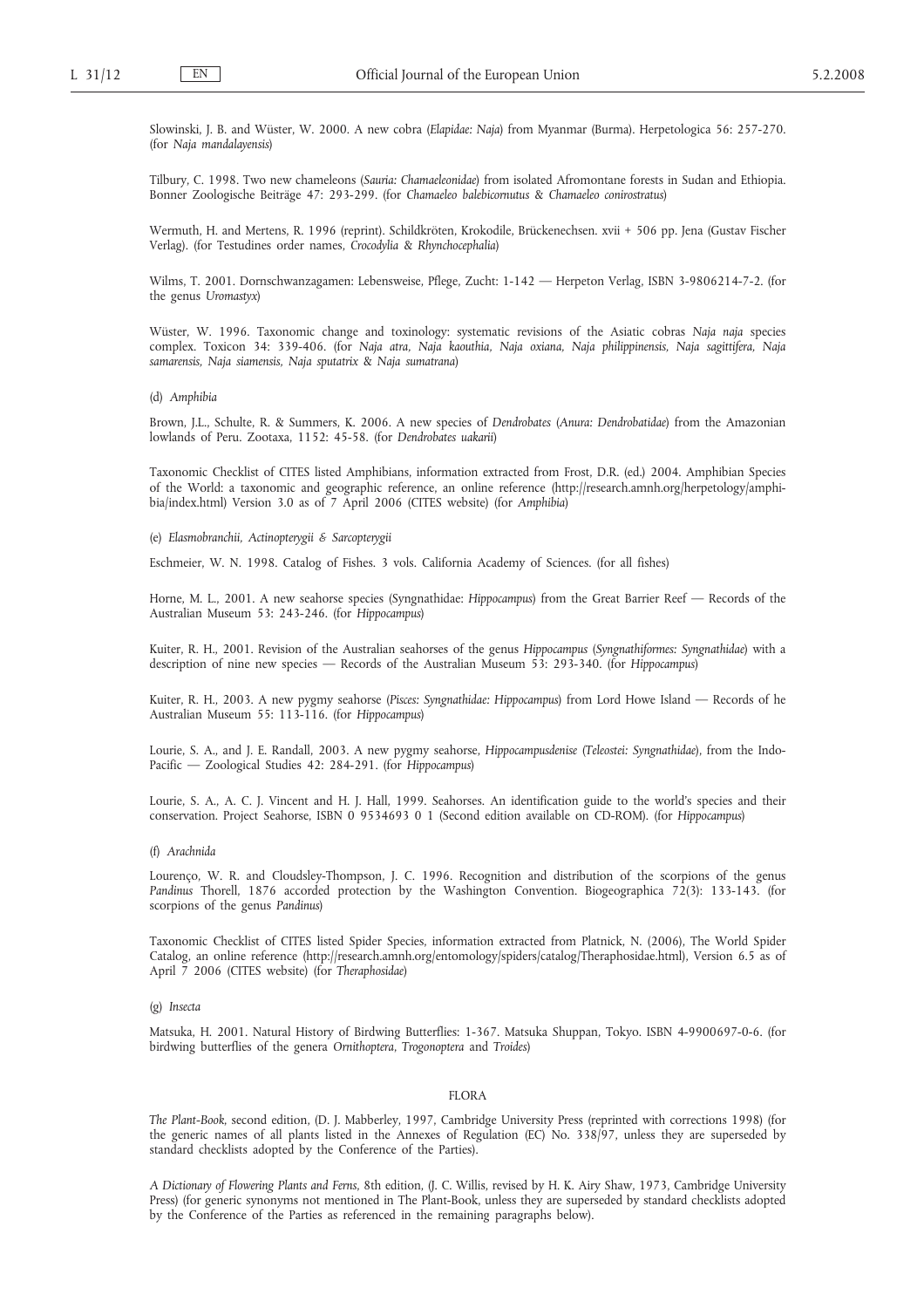*A World List of Cycads* (D. W. Stevenson, R. Osborne and K. D. Hill, 1995; In: P. Vorster (Ed.), Proceedings of the Third International Conference on Cycad Biology, pp. 55-64, Cycad Society of South Africa, Stellenbosch) and its updates accepted by the Nomenclature Committee, as a guideline when making reference to names of species of *Cycadaceae*, *Stangeriaceae* & *Zamiaceae*.

*CITES Bulb Checklist* (A. P. Davis et al., 1999, compiled by the Royal Botanic Gardens, Kew, United Kingdom of Great Britain and Northern Ireland) and its updates accepted by the Nomenclature Committee, as a guideline when making reference to the names of species of *Cyclamen* (*Primulaceae*) & *Galanthus* & *Sternbergia* (*Liliaceae*).

*CITES Cactaceae Checklist*, second edition, (1999, compiled by D. Hunt, Royal Botanic Gardens, Kew, United Kingdom of Great Britain and Northern Ireland) and its updates accepted by the Nomenclature Committee, as a guideline when making reference to names of species of *Cactaceae*.

*CITES Carnivorous Plant Checklist*, second edition, (B. von Arx et al., 2001, Royal Botanic Gardens, Kew, United Kingdom of Great Britain and Northern Ireland) and its updates accepted by the Nomenclature Committee, as a guideline when making reference to names of species of *Dionaea, Nepenthes* & *Sarracenia*.

*CITES Aloe and Pachypodium Checklist* (U. Eggli et al., 2001, compiled by Städtische Sukkulenten-Sammlung, Zurich, Switzerland, in collaboration with Royal Botanic Gardens, Kew, United Kingdom of Great Britain and Northern Ireland) and its update Lüthy, J.M. 2007. An update and Supplement to the CITES *Aloe* & *Pachypodium* Checklist. CITES Management Authority of Switzerland, Bern, Switzerland. (CITES website), accepted by the Nomenclature Committee, as a guideline when making reference to the names of species of *Aloe* & *Pachypodium*.

*World Checklist and Bibliography of Conifers* (A. Farjon, 2001) and the updates accepted by the Nomenclature Committee, as a guideline when making reference to the names of species of *Taxus*.

*CITES Orchid Checklist*, (compiled by the Royal Botanic Gardens, Kew, United Kingdom of Great Britain and Northern Ireland) and the updates accepted by the Nomenclature Committee, as a guideline when making reference to the names of species of *Cattleya, Cypripedium, Laelia, Paphiopedilum, Phalaenopsis, Phragmipedium, Pleione* and *Sophronitis* (Volume 1, 1995); *Cymbidium, Dendrobium, Disa, Dracula* & *Encyclia* (Volume 2, 1997); & *Aerangis, Angraecum, Ascocentrum, Bletilla, Brassavola, Calanthe, Catasetum, Miltonia, Miltonioides* & *Miltoniopsis, Renanthera, Renantherella, Rhynchostylis, Rossioglossum, Vanda* & *Vandopsis* (Volume 3, 2001); & *Aerides, Coelogyne, Comparettia* & *Masdevallia* (Volume 4, 2006).

*The CITES Checklist of Succulent Euphorbia Taxa (Euphorbiaceae)*, Second edition (S. Carter and U. Eggli, 2003, published by the Federal Agency for Nature Conservation, Bonn, Germany) and the updates accepted by the Nomenclature Committee, as a guideline when making reference to the names of species of *succulent euphorbias*.

*Dicksonia species of the Americas* (2003, compiled by Bonn Botanic Garden and the Federal Agency for Nature Conservation, Bonn, Germany) and the updates accepted by the Nomenclature Committee, as a guideline when making reference to the names of species of *Dicksonia*.

*Plants of Southern Africa: an annotated checklist*. Germishuizen, G. & Meyer N.L. (eds.) (2003). Strelitzia 14: 561. National Botanical Institute, Pretoria, South Africa and the updates accepted by the Nomenclature Committee, as a guideline when making reference to the names of species of *Hoodia*.

*Lista de especies, nomenclatura y distribución en el genero Guaiacum*. Davila Aranda & Schippmann, U. (2006): - Medicinal Plant Conservation 12: #-#.′ (CITES Website) and the updates accepted by the Nomenclature Committee, as a guideline when making reference to the names of species of *Guaiacum*.

*CITES checklist for Bulbophyllum and allied taxa (Orchidaceae)*. Sieder, A., Rainer, H., Kiehn, M. (2007): Address of the authors: Department of Biogeography and Botanical Garden of the University of Vienna; Rennweg 14, A-1030 Vienna (Austria). (CITES Website) and the updates accepted by the Nomenclature Committee, as a guideline when making reference to the names of species of *Bulbophyllum*.

*The Checklist of CITES species* (2005, 2007 and its updates) published by UNEP - WCMC may be used as an informal overview of the scientific names that were adopted by the Conference of the Parties for the animal species that are listed in the Annexes of Regulation (EC) No338/97, and as an informal summary of information contained in the standard references that were adopted for CITES nomenclature.'